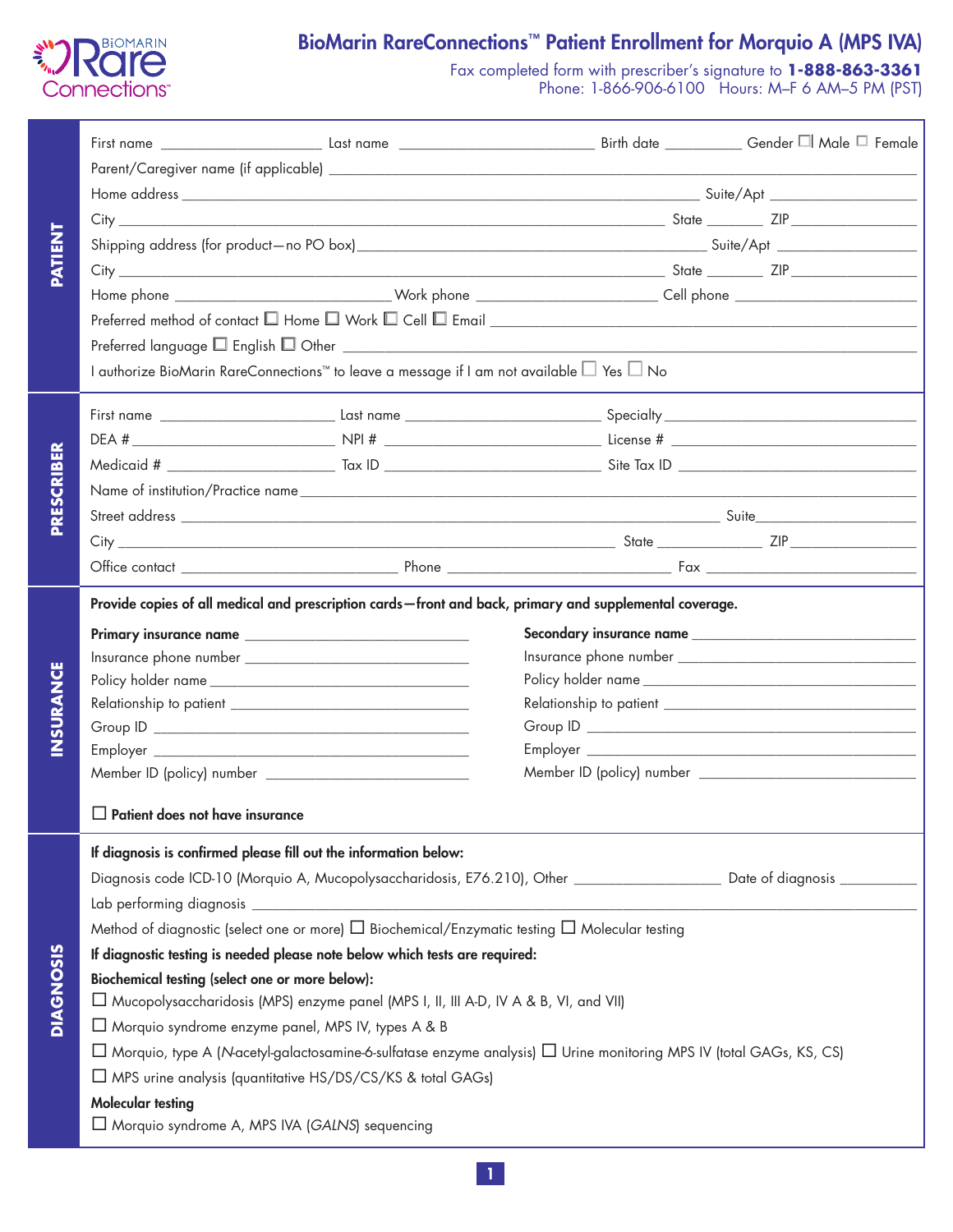## BioMarin RareConnections™ Patient Enrollment for Morquio A (MPS IVA)

Fax completed form with prescriber's signature to **1-888-863-3361** Phone: 1-866-906-6100 Hours: M–F 6 AM–5 PM (PST)

Patient name \_\_\_\_\_\_\_\_\_\_\_\_\_\_\_\_\_\_\_\_\_\_\_\_\_\_\_\_\_\_\_\_\_\_\_ Birth date \_\_\_\_\_\_\_\_\_\_

Optional tests or clinical measurements used only as additional information; not required.

|                             |                                                                                                                                                                                                                                                                                                                                                                                                                                                                                                                                                                                                                                                                                                                                                                                                                       | Category                                                                                       | <b>Test</b> | <b>Pre-Treatment</b><br>(completed) $\sqrt{}$ | <b>Pre-Treatment</b><br>(scheduled) $\sqrt{}$ | <b>Date</b> | <b>Results</b> |  |  |
|-----------------------------|-----------------------------------------------------------------------------------------------------------------------------------------------------------------------------------------------------------------------------------------------------------------------------------------------------------------------------------------------------------------------------------------------------------------------------------------------------------------------------------------------------------------------------------------------------------------------------------------------------------------------------------------------------------------------------------------------------------------------------------------------------------------------------------------------------------------------|------------------------------------------------------------------------------------------------|-------------|-----------------------------------------------|-----------------------------------------------|-------------|----------------|--|--|
|                             | Endurance                                                                                                                                                                                                                                                                                                                                                                                                                                                                                                                                                                                                                                                                                                                                                                                                             |                                                                                                | 6MWT        |                                               |                                               |             |                |  |  |
|                             |                                                                                                                                                                                                                                                                                                                                                                                                                                                                                                                                                                                                                                                                                                                                                                                                                       | T25FW                                                                                          |             |                                               |                                               |             |                |  |  |
|                             | Respiratory                                                                                                                                                                                                                                                                                                                                                                                                                                                                                                                                                                                                                                                                                                                                                                                                           | <b>FVC</b>                                                                                     |             |                                               |                                               |             |                |  |  |
|                             |                                                                                                                                                                                                                                                                                                                                                                                                                                                                                                                                                                                                                                                                                                                                                                                                                       | $FEV_1$                                                                                        |             |                                               |                                               |             |                |  |  |
| <b>CLINICAL INFORMATION</b> |                                                                                                                                                                                                                                                                                                                                                                                                                                                                                                                                                                                                                                                                                                                                                                                                                       |                                                                                                | <b>MVV</b>  |                                               |                                               |             |                |  |  |
|                             |                                                                                                                                                                                                                                                                                                                                                                                                                                                                                                                                                                                                                                                                                                                                                                                                                       | Other (please specify)                                                                         |             |                                               |                                               |             |                |  |  |
|                             |                                                                                                                                                                                                                                                                                                                                                                                                                                                                                                                                                                                                                                                                                                                                                                                                                       |                                                                                                |             |                                               |                                               |             |                |  |  |
|                             | For Use by In-Network Specialty Pharmacy Only-Not For Home Infusion                                                                                                                                                                                                                                                                                                                                                                                                                                                                                                                                                                                                                                                                                                                                                   |                                                                                                |             |                                               |                                               |             |                |  |  |
|                             |                                                                                                                                                                                                                                                                                                                                                                                                                                                                                                                                                                                                                                                                                                                                                                                                                       | Product name: VIMIZIM® (elosulfase alfa), concentrate for infusion, NDC Number: 68135-100-01   |             |                                               |                                               |             |                |  |  |
|                             |                                                                                                                                                                                                                                                                                                                                                                                                                                                                                                                                                                                                                                                                                                                                                                                                                       |                                                                                                |             |                                               |                                               |             |                |  |  |
| PRESCRIPTION                | Patient weight (kg) ___________ Date weight was measured ____________ Dose ___________ mg per week                                                                                                                                                                                                                                                                                                                                                                                                                                                                                                                                                                                                                                                                                                                    |                                                                                                |             |                                               |                                               |             |                |  |  |
|                             |                                                                                                                                                                                                                                                                                                                                                                                                                                                                                                                                                                                                                                                                                                                                                                                                                       | <b>Dispense</b><br>Number of days' supply/Rx: □ 30 days □ 90 days Refills: <u>One (1) year</u> |             |                                               |                                               |             |                |  |  |
|                             |                                                                                                                                                                                                                                                                                                                                                                                                                                                                                                                                                                                                                                                                                                                                                                                                                       | Direction for use Infuse ________ mg every week in _______ mL normal saline over _______ hours |             |                                               |                                               |             |                |  |  |
|                             |                                                                                                                                                                                                                                                                                                                                                                                                                                                                                                                                                                                                                                                                                                                                                                                                                       |                                                                                                |             |                                               |                                               |             |                |  |  |
|                             | Signature/Substitution permitted<br>Signature/Dispense as written<br>Date<br>Date<br>No stamps or initials: If you are a New York prescriber, please use an original New York State prescription form.                                                                                                                                                                                                                                                                                                                                                                                                                                                                                                                                                                                                                |                                                                                                |             |                                               |                                               |             |                |  |  |
|                             | Preferred site of infusion                                                                                                                                                                                                                                                                                                                                                                                                                                                                                                                                                                                                                                                                                                                                                                                            |                                                                                                |             |                                               |                                               |             |                |  |  |
|                             |                                                                                                                                                                                                                                                                                                                                                                                                                                                                                                                                                                                                                                                                                                                                                                                                                       | Prescribing MD's site of care office (if this is selected, please proceed to next section)     |             |                                               |                                               |             |                |  |  |
| SERVICE                     |                                                                                                                                                                                                                                                                                                                                                                                                                                                                                                                                                                                                                                                                                                                                                                                                                       |                                                                                                |             |                                               |                                               |             |                |  |  |
|                             |                                                                                                                                                                                                                                                                                                                                                                                                                                                                                                                                                                                                                                                                                                                                                                                                                       |                                                                                                |             |                                               |                                               |             |                |  |  |
| щ<br>$\bullet$              | Provider's specialty ______                                                                                                                                                                                                                                                                                                                                                                                                                                                                                                                                                                                                                                                                                                                                                                                           |                                                                                                |             |                                               |                                               |             |                |  |  |
| <b>SITE</b>                 |                                                                                                                                                                                                                                                                                                                                                                                                                                                                                                                                                                                                                                                                                                                                                                                                                       |                                                                                                |             |                                               |                                               |             |                |  |  |
|                             |                                                                                                                                                                                                                                                                                                                                                                                                                                                                                                                                                                                                                                                                                                                                                                                                                       |                                                                                                |             |                                               |                                               |             |                |  |  |
|                             |                                                                                                                                                                                                                                                                                                                                                                                                                                                                                                                                                                                                                                                                                                                                                                                                                       |                                                                                                |             |                                               |                                               |             |                |  |  |
| PRESCRIBER<br>DECLARATION   | <b>Prescriber declaration</b><br>I verify that the patient and prescriber information contained in this enrollment form is complete and accurate to the best of my knowledge and that I<br>have prescribed VIMIZIM® (elosulfase alfa) based on my professional judgment of medical necessity. I authorize BioMarin or its affiliated companies or<br>subcontractors to forward this prescription electronically, by facsimile, or by mail to a dispensing pharmacy chosen by the above-mentioned patient. I<br>also authorize BioMarin to perform any steps necessary to obtain reimbursement for VIMIZIM, including but not limited to insurance verification and case<br>management. I understand that BioMarin may need additional information, and I agree to provide it as needed for purposes of reimbursement. |                                                                                                |             |                                               |                                               |             |                |  |  |
|                             |                                                                                                                                                                                                                                                                                                                                                                                                                                                                                                                                                                                                                                                                                                                                                                                                                       |                                                                                                |             |                                               |                                               |             |                |  |  |

**BIOMARIN** © 2017 BioMarin Pharmaceutical Inc. All Rights Reserved.  $U$  US/VIM/0516/0055(1)  $2$